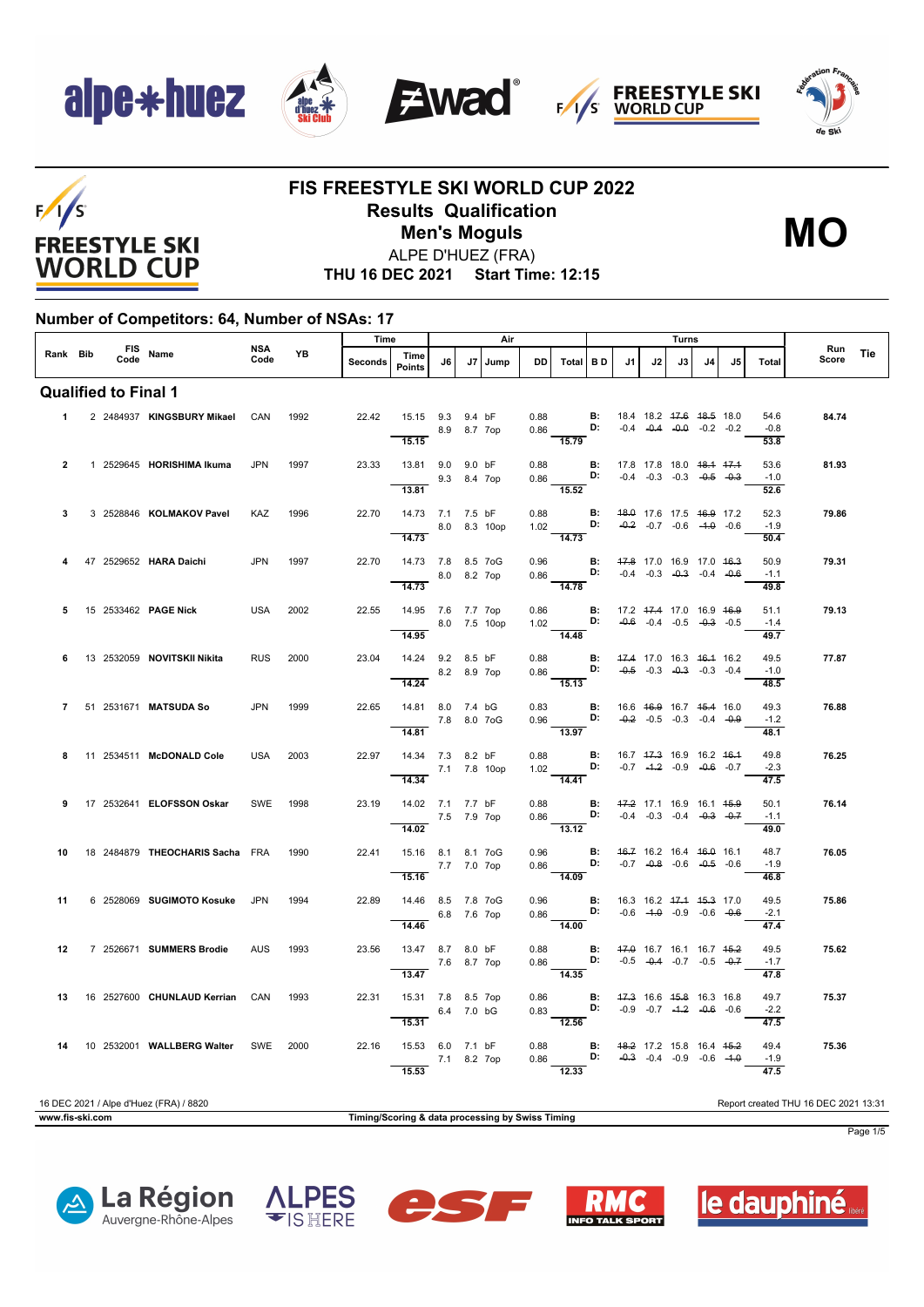$F/1/S$ 

**FREESTYLE SKI WORLD CUP** 









### **FIS FREESTYLE SKI WORLD CUP 2022 Results Qualification Men's Moguls MO**



**THU 16 DEC 2021 Start Time: 12:15** ALPE D'HUEZ (FRA)

|          |                      |                                      |                    |      | Time    |                                           |              |            | Air     |                 |                                                                                                |                                    |                                              |                                    | Turns |    |    |                        |                     |     |
|----------|----------------------|--------------------------------------|--------------------|------|---------|-------------------------------------------|--------------|------------|---------|-----------------|------------------------------------------------------------------------------------------------|------------------------------------|----------------------------------------------|------------------------------------|-------|----|----|------------------------|---------------------|-----|
| Rank Bib | Code                 | FIS Name                             | <b>NSA</b><br>Code | YB   | Seconds | Time<br><b>Points</b>                     | J6           |            | J7 Jump | DD I            | Total BD                                                                                       |                                    | J1                                           | J2                                 | J3    | J4 | J5 | Total                  | <b>Run</b><br>Score | Tie |
|          |                      | 15 14 2485221 WILSON Bradley         | <b>USA</b>         | 1992 | 22.15   | 15.54<br>15.54                            | 6.5 7.4 bF   | 8.3 7.6 bG |         | 0.88            | 0.83<br>$-12.70$                                                                               | <b>B:</b><br>D:                    | 17.2 47.5 45.0 16.3 16.4                     | $-0.7$ $-1.0$ $-0.9$ $-4.6$ $-1.1$ |       |    |    | 49.9<br>$-3.0$<br>46.9 | 75.14               |     |
| 16       |                      | 8 2528117 FJALLSTROM Ludvig SWE 1993 |                    |      | 23.26   | 13.91 7.8 7.4 7op<br>13.91                | 8.9 8.9 IG   |            |         | 0.86            | $0.83$ D: $-4.4$ $-0.6$ $-0.4$ $-0.8$ $-0.6$<br>13.91                                          | <b>B:</b> 16.4 46.4 16.4 16.5 47.0 |                                              |                                    |       |    |    | 49.3<br>$-2.0$<br>47.3 | 75.12               |     |
|          | <b>Not Qualified</b> |                                      |                    |      |         |                                           |              |            |         |                 |                                                                                                |                                    |                                              |                                    |       |    |    |                        |                     |     |
|          |                      | 17 20 2530240 DUFRESNE Gabriel CAN   |                    | 1996 |         | 22.56 14.94 7.0 6.9 bF<br>14.94           | 8.8 8.0 7op  |            |         | and the control | 0.88 <b>B:</b> 16.8 47.2 45.9 16.3 16.2<br>$0.86$ D:<br>13.33                                  |                                    |                                              | $-4.5$ $-0.9$ $-1.4$ $-0.8$ $-0.8$ |       |    |    | 49.3<br>$-3.1$<br>46.2 | 74.47               |     |
| 18       |                      | 5 2532811 HOLMGREN Albin             | SWE                | 2001 | 23.25   | 13.93 7.8 7.8 7op                         | 8.2 7.2 7oG  |            |         |                 | 0.86 <b>B:</b><br>0.96 <b>D:</b>                                                               |                                    | 16.0 45.7 16.0 15.8 46.0                     | $-0.6$ $-0.9$ $-4.4$ $-0.4$ $-0.5$ |       |    |    | 47.8<br>$-2.0$         | 73.82               |     |
| 19       |                      | 28 2528086 MATHESON James            | <b>AUS</b>         | 1995 | 23.85   | 13.93<br>13.05 9.0 8.3 bF                 |              |            |         | 0.88            | $\frac{0.00}{14.09}$<br>$0.86$ D: $-0.4$ $-0.5$ $-0.3$ $-0.2$ $-0.4$                           | <b>B:</b> 46.7 15.5 45.4 16.1 16.1 |                                              |                                    |       |    |    | 45.8<br>47.7<br>$-1.1$ | 73.28               |     |
| 20       |                      | 9 2528237 SALONEN Jimi               | <b>FIN</b>         | 1994 | 23.28   | 7.0 7.0 7op<br>13.05<br>13.89 7.6 7.6 7op |              |            |         |                 | $\overline{13.63}$<br>0.86 <b>B:</b> 46.7 16.3 15.8 45.0 16.2                                  |                                    |                                              |                                    |       |    |    | 46.6<br>48.3           | 72.84 45.8          |     |
|          |                      |                                      |                    |      |         | 13.89                                     | 7.4 6.4 7 oG |            |         |                 | $0.96$ D:<br>13.15                                                                             |                                    |                                              | $-4.3$ $-0.5$ $-1.0$ $-0.9$ $-0.6$ |       |    |    | $-2.5$<br>45.8         |                     |     |
| 21       |                      | 52 2526517 ESCOBAR Jules             | <b>FRA</b>         | 1994 | 23.04   | 14.24 7.1 7.2 7oG<br>8.5 8.0 bG<br>14.24  |              |            |         |                 | 0.96 <b>B:</b> $46.6$ 15.3 $45.0$ 15.2 16.1 0.83 <b>D:</b> $-0.2$ -0.5 -0.6 $-0.7$ -0.6 13.70  |                                    |                                              |                                    |       |    |    | 46.6<br>$-1.7$<br>44.9 | 72.84 44.9          |     |
| 22       |                      | 46 2534856 JUNG Daeyoon              | <b>KOR</b>         | 2005 | 21.77   | 16.10 8.0 8.5 bp<br>7.2 7.7 7op<br>16.10  |              |            |         | 0.73            | $0.86$ D:<br>12.42                                                                             | B:                                 | 47.8 16.9 14.8 44.0 14.6                     | $-0.6$ $-0.8$ $-0.8$ $-0.8$ $-0.8$ |       |    |    | 46.3<br>$-2.4$<br>43.9 | 72.42               |     |
| 23       |                      | 23 2527554 TADE Marco                | SUI                | 1995 | 23.24   | 13.94 8.2 8.1 bF<br>7.2 5.6 10op          |              |            |         | 0.88            | 1.02 <b>D:</b> $-1.0$ $-4.2$ $-0.9$ $-0.5$ $-1.0$<br>$\frac{1.02}{13.69}$                      | <b>B:</b> 46.4 16.0 15.5 16.1 45.4 |                                              |                                    |       |    |    | 47.6<br>$-2.9$         | 72.33               |     |
| 24       |                      | 19 2527085 WALCZYK Dylan             | <b>USA</b>         | 1993 | 22.33   | 13.94<br>15.28 8.7 7.9 bG                 | 8.5 8.4 7op  |            |         | 0.83            | $0.86$ D:                                                                                      | $\mathbf{B}$ :                     | 45.7 15.1 44.8 15.0 14.9                     | $-4.0$ $-0.3$ $-0.7$ $-0.9$ $-0.6$ |       |    |    | 44.7<br>45.0<br>$-2.2$ | 72.23               |     |
| 25       |                      | 45 2532044 MOUILLE Thibaud           | <b>FRA</b>         | 1999 | 23.88   | 15.28<br>13.01 7.3 8.2 7oG                |              |            |         | 0.96            | 14.15<br>0.83                                                                                  | B:                                 | 46.3 15.3 15.8 15.4 45.4                     |                                    |       |    |    | 42.8<br>46.5           | 72.11               |     |
|          |                      |                                      |                    |      |         | 8.9 9.1 bG<br>13.01                       |              |            |         |                 | $\frac{1}{14.90}$                                                                              |                                    | <b>D:</b> $-0.2$ $-0.2$ $-1.4$ $-0.9$ $-1.2$ |                                    |       |    |    | $-2.3$<br>44.2         |                     |     |
| 26       |                      | 42 2527360 PENTTALA Jussi            | <b>FIN</b>         | 1993 | 23.64   | 13.36 6.8 7.4 7op<br>13.36                | 7.0 7.9 7oG  |            |         | 0.86            | $0.96$ D: $-0.4$ $-0.8$ $-0.5$ $-0.6$ $-4.4$<br>$-13.25$                                       | <b>B:</b> 47.0 16.2 15.4 45.2 15.5 |                                              |                                    |       |    |    | 47.1<br>$-1.9$<br>45.2 | 71.81               |     |
| 27       |                      | 48 2531950 FENELEY William           | <b>GBR</b>         | 1999 | 24.16   | 12.60 7.8 8.1 bF<br>12.60                 | 8.7 8.7 bp   |            |         |                 | 0.88 <b>B:</b> 44.3 14.7 15.1 45.4 14.8<br>0.73 <b>B:</b> -0.0 -0.2 -0.7 -0.0 -0.0             |                                    |                                              |                                    |       |    |    | 44.6<br>$-0.2$<br>44.4 | 70.34               |     |
| 28       |                      | 21 2529411 ELOFSSON Felix            | SWE 1995           |      | 22.54   | 14.97 5.9 5.9 7oG<br>14.97                | 4.5 5.7 bp   |            |         |                 | 0.96 <b>B:</b> 16.3 16.6 47.0 16.4 45.6<br>0.73 <b>D:</b> $-2.5$ -1.4 -1.0 $-0.9$ -1.2<br>9.38 |                                    |                                              |                                    |       |    |    | 49.3<br>$-3.6$<br>45.7 | 70.05               |     |

16 DEC 2021 / Alpe d'Huez (FRA) / 8820 Report created THU 16 DEC 2021 13:31

**www.fis-ski.com Timing/Scoring & data processing by Swiss Timing**



Page 2/5









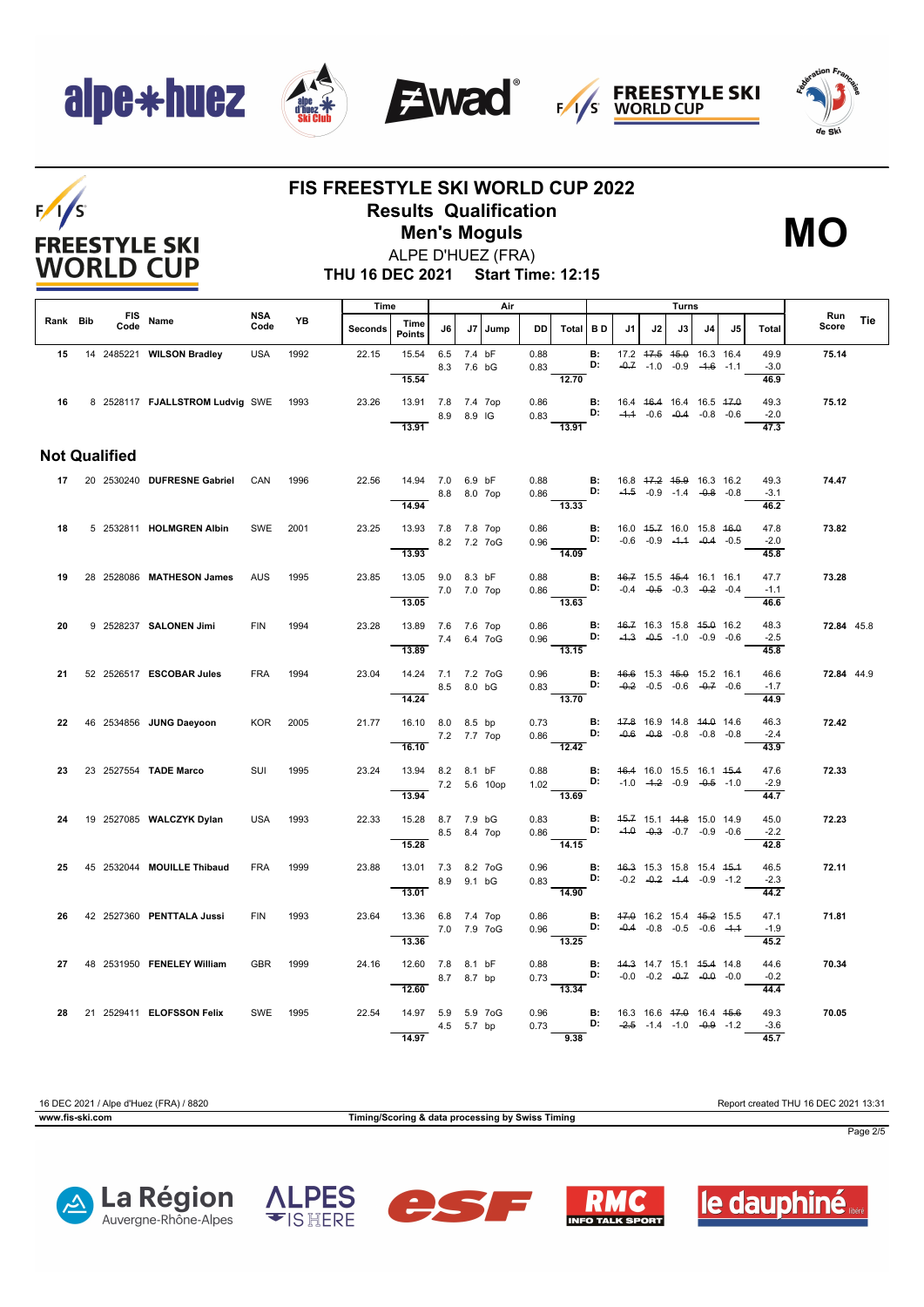$F/1/S$ 

**FREESTYLE SKI WORLD CUP** 









### **FIS FREESTYLE SKI WORLD CUP 2022 Results Qualification Men's Moguls MO**



ALPE D'HUEZ (FRA)

**THU 16 DEC 2021 Start Time: 12:15**

|          |      |                                                      |             |           | Time    |                                            |                   |    | Air          |                                  |                                                                        |                 |                                                                                                   |                                                                | Turns |    |    |                                |              |            |
|----------|------|------------------------------------------------------|-------------|-----------|---------|--------------------------------------------|-------------------|----|--------------|----------------------------------|------------------------------------------------------------------------|-----------------|---------------------------------------------------------------------------------------------------|----------------------------------------------------------------|-------|----|----|--------------------------------|--------------|------------|
| Rank Bib | Code | FIS Name                                             | NSA<br>Code | <b>YB</b> | Seconds | Time<br><b>Points</b>                      | J6                | J7 | Jump         | <b>DD</b>                        | Total BD                                                               |                 | J1                                                                                                | J2 I                                                           | J3    | J4 | J5 | Total                          | Run<br>Score | <b>Tie</b> |
| 29       |      | 34 2531178 SUIKKARI Johannes FIN                     |             | 1996      | 22.53   | 14.98                                      | 7.6<br>8.4 8.0 bp |    | 8.2 7op      | 0.86                             | 0.73<br>12.77                                                          | <b>B:</b><br>D: |                                                                                                   | 46.3 16.3 15.0 14.2 43.8<br>$-0.8$ $-4.8$ $-1.4$ $-0.7$ $-1.3$ |       |    |    | 45.5<br>$-3.5$                 | 69.75        |            |
| 30       |      | 29 2528035 PENTTALA OIIi                             | FIN         | 1995      | 23.37   | 14.98<br>13.75 8.1 8.4 7op<br>13.75        |                   |    | 6.0 5.9 10op | 0.86                             | 1.02 <b>D:</b> $-4.3$ $-1.2$ $-0.9$ $-1.1$ $-1.1$<br>13.15             |                 | <b>B:</b> 46.6 14.8 14.9 15.0 44.7                                                                |                                                                |       |    |    | 42.0<br>44.7<br>$-3.4$<br>41.3 | 68.20        |            |
| 31       |      | 43 2535561 OFFEL de FRA<br><b>VILLAUCOURT Arthur</b> |             | 2003      | 24.69   | 11.82 7.3 7.5 bF<br>11.82                  | 8.7 7.8 7op       |    |              | 0.88<br>0.86                     | 13.60                                                                  | B:<br>D:        | 44.2 14.7 15.0 15.0 45.3                                                                          | $-0.7$ $-0.6$ $-4.4$ $-0.7$ $-1.1$                             |       |    |    | 44.7<br>$-2.5$<br>42.2         | 67.62        |            |
| 32       |      | 24 2530492 MAKHNEV Andrei                            | <b>RUS</b>  | 1997      | 24.06   | 12.74 7.4 7.6 bF<br>7.0 7.2 7op<br>12.74   |                   |    |              | 0.88                             | $0.86$ D: $-2.4$ -1.6 -1.9 -1.4 -1.2<br>$\frac{1}{12.70}$              | <b>B:</b>       |                                                                                                   | 15.2 15.8 <del>15.9</del> 15.5 <del>15.0</del>                 |       |    |    | 46.5<br>$-4.9$<br>41.6         | 67.04        |            |
| 33       |      | 36 2534001 KARJALAINEN<br>Rasmus                     | <b>FIN</b>  | 2002      | 23.51   | 13.55 7.5 7.4 7op<br>13.55                 |                   |    | 5.9 5.0 10op | 0.86                             | 1.02 D:<br>$-11.96$                                                    | B:              | 46.4 14.6 44.5 15.0 15.3                                                                          | $-0.7$ $-1.1$ $-1.0$ $-1.3$ $-1.8$                             |       |    |    | 44.9<br>$-3.4$<br>41.5         | 67.01        |            |
| 34       |      | 55 2534606 VARGA Maxence                             | <b>FRA</b>  | 2002      | 25.20   | 11.07 7.5 6.7 bF<br>11.07                  | 7.8 7.0 bp        |    |              |                                  | 0.88 <b>B:</b><br>0.73 <b>D:</b><br>$\frac{31.5}{11.64}$               |                 |                                                                                                   | 15.8 15.2 46.4 15.2 44.8<br>$-4.0$ $-1.6$ $-1.5$ $-4.6$ $-1.6$ |       |    |    | 46.2<br>$-4.7$<br>41.5         | 64.21        |            |
| 35       |      | 50 2535379 VERDAGUER Lucas ESP                       |             | 2003      | 23.86   | 13.04 7.0 7.5 7op<br>13.04                 | 7.2 7.1 bp        |    |              | 0.86                             | $0.73$ <b>D:</b> $-1.1$ $-1.2$ $-4.0$ $-4.7$ $-1.5$<br>11.45           |                 | <b>B:</b> 45.8 15.7 13.8 14.0 43.8                                                                |                                                                |       |    |    | 43.5<br>$-3.8$<br>39.7         | 64.19        |            |
| 36       |      | 27 2533901 ALEYNIKOV Mikhail                         | <b>RUS</b>  | 2002      | 22.80   | 14.59 8.5 8.7 bF<br>14.59                  | 7.8 8.0 7op       |    |              | 0.88<br>0.86<br>and the contract | D:<br>$\overline{14.35}$                                               | <b>B:</b>       |                                                                                                   | 43.8 12.5 44.8 12.0 13.2<br>$-1.1$ $-1.2$ $-1.3$ $-0.7$ $-1.6$ |       |    |    | 37.7<br>$-3.6$<br>34.1         | 63.04        |            |
| 37       |      | 58 2533002 BUZZI Enea                                | SUI         | 2004      | 24.32   | 12.36 6.8 6.2 7op<br>6.3 5.2 10op<br>12.36 |                   |    |              | 0.86                             | 1.02<br>$\frac{1}{11.44}$                                              | $\blacksquare$  | 46.7 15.7 15.0 45.0 15.0<br><b>D:</b> $-2.5$ $-2.4$ $-3.7$ $-2.4$ $-2.3$                          |                                                                |       |    |    | 45.7<br>$-7.3$<br>38.4         | 62.20        |            |
| 38       |      | 56 2528801 <b>ZHAO Yang</b><br><b>CHN</b>            |             | 1992      | 25.00   | 11.36 6.8 6.8 bF<br>11.36                  | 6.7 7.1 7op       |    |              | 0.88<br>0.86                     | D:<br>11.91                                                            | B:              | 14.1 44.4 43.7 14.0 14.0                                                                          | $-1.4$ $-0.8$ $-0.8$ $-4.7$ $-1.5$                             |       |    |    | 42.1<br>$-3.7$<br>38.4         | 61.67        |            |
| 39       |      | 64 2532799 BOURDETTE Marius FRA                      |             | 1999      | 22.26   | 15.38 7.5 7.8 bF<br>15.38                  | 3.5 3.9 7op       |    |              | 0.88<br>0.86                     | D:<br>$\frac{1}{9.91}$                                                 |                 | <b>B:</b> 46.9 16.5 15.1 44.5 15.0                                                                | $-2.4$ $-2.5$ $-4.8$ $-4.8$ $-3.8$                             |       |    |    | 46.6<br>$-11.1$<br>35.5        | 60.79        |            |
| 40       |      | 63 2533573 BAEK Hyun Min                             | <b>KOR</b>  | 2002      | 26.35   | 9.39 7.1 7.3 bp<br>9.39                    | 6.2 6.6 bG        |    |              | 0.73                             | 0.83 <b>D:</b> $-1.3 \t2.0 \t-1.9 \t-0.9 \t-1.6$<br>$\overline{10.55}$ |                 | <b>B:</b> 43.7 14.2 45.2 15.2 14.4                                                                |                                                                |       |    |    | 43.8<br>$-4.8$<br>39.0         | 58.94        |            |
| 41       |      | 41 2532502 CONEDERA Martino SUI                      |             | 2002      | 25.09   | 11.23 6.2 5.2 10op<br>11.23                | 7.8 7.6 7oG       |    |              | 1.02                             | $0.96$ D:<br>$\overline{13.19}$                                        | B:              |                                                                                                   | 12.7 44.6 12.0 44.8 13.0<br>$-0.7$ $-2.0$ $-1.5$ $-1.0$ $-1.5$ |       |    |    | 37.7<br>$-4.0$<br>33.7         | 58.12        |            |
| 42       |      | 61 2528799 CHEN Kang                                 | <b>CHN</b>  | 1993      | 25.27   | 10.97 6.0 6.9 bF<br>10.97                  | 5.8 6.2 7op       |    |              | 0.88                             | 0.86<br>10.83                                                          | <b>B:</b>       | <del>14.3</del> 14.3 13.4 13.5 <del>13.0</del><br><b>D:</b> $-1.7$ $-2.4$ $-2.7$ $-4.4$ $-1.6$    |                                                                |       |    |    | 41.2<br>$-5.7$<br>35.5         | 57.30        |            |
| 43       |      | 4 2530514 CAVET Benjamin                             | FRA         | 1994      | 24.42   | 12.21 8.8 8.2 bF<br>12.21                  | 7.0 6.9 bp        |    |              | 0.88<br>0.73                     | $\overline{12.54}$                                                     | D:              | <b>B:</b> $\frac{47.0}{16.0}$ 16.0 $\frac{45.0}{16.5}$ 15.5<br>$-8.2$ $-6.9$ $-5.7$ $-4.5$ $-4.3$ |                                                                |       |    |    | 47.5<br>$-17.1$<br>30.4        | 55.15        |            |

**www.fis-ski.com Timing/Scoring & data processing by Swiss Timing**

16 DEC 2021 / Alpe d'Huez (FRA) / 8820 Report created THU 16 DEC 2021 13:31

Page 3/5









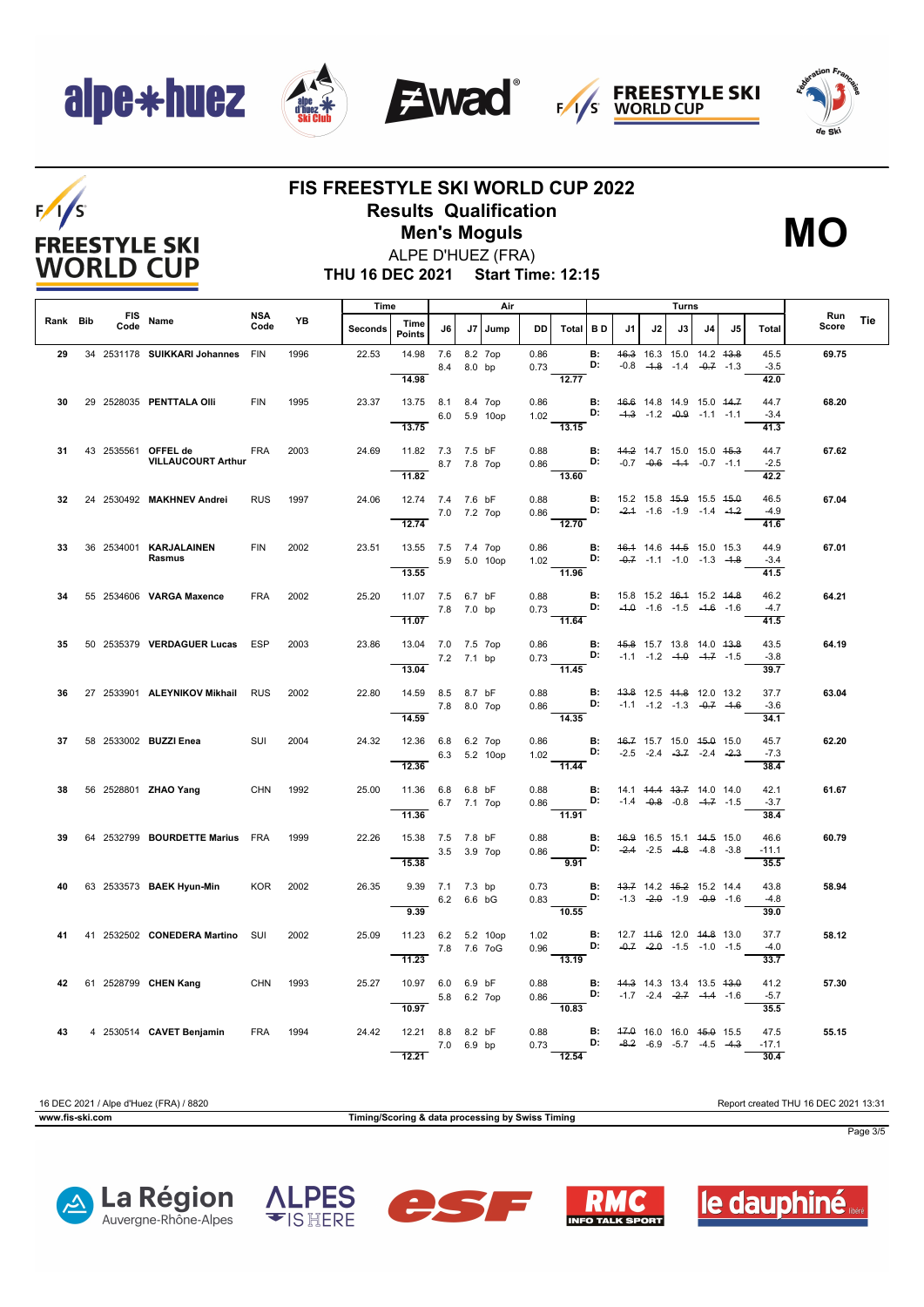$F/1/S$ 

**FREESTYLE SKI WORLD CUP** 









### **FIS FREESTYLE SKI WORLD CUP 2022 Results Qualification Men's Moguls MO**





**THU 16 DEC 2021 Start Time: 12:15**

|          |                     |                                           |                    |      | Time    | Air                                      |             |                            |      |              |                                                           | Turns           |                                                                                                            |    |    |                                                          |                                    |                                 |              |     |
|----------|---------------------|-------------------------------------------|--------------------|------|---------|------------------------------------------|-------------|----------------------------|------|--------------|-----------------------------------------------------------|-----------------|------------------------------------------------------------------------------------------------------------|----|----|----------------------------------------------------------|------------------------------------|---------------------------------|--------------|-----|
| Rank Bib | Code                | FIS Name                                  | <b>NSA</b><br>Code | YB   | Seconds | Time<br>Points                           | J6          | J7                         | Jump | <b>DD</b>    | Total BD                                                  |                 | J1                                                                                                         | J2 | J3 | J4.                                                      | J5                                 | <b>Total</b>                    | Run<br>Score | Tie |
| 44       |                     | 62 2532862 ROMANOV Sergey                 | <b>KAZ</b>         | 2001 | 23.64   | 13.36                                    |             | 6.8 6.3 7op<br>7.6 7.0 7oG |      | 0.86<br>0.96 |                                                           | <b>B:</b><br>D: | 12.4                                                                                                       |    |    | 9.5 12.0 11.0 44.5<br>$-2.6$ $-4.3$ $-2.5$ $-3.8$ $-2.7$ |                                    | 35.4<br>$-7.8$                  | 53.59        |     |
| 45       | 35 2537254 LI Musai |                                           | CHN                | 2003 | 25.91   | 13.36<br>10.03  4.3  3.7 bF<br>10.03     |             | 7.5 8.0 bG                 |      | 0.88<br>0.83 | 12.63<br>D:<br>9.94                                       | B:              | 43.4 44.9 12.9 13.0 12.5                                                                                   |    |    | $-1.8$ $-1.6$ $-1.5$ $-4.2$ $-4.9$                       |                                    | 27.6<br>38.4<br>$-4.9$<br>33.5  | 53.47        |     |
| 46       |                     | 53 2534498 YEREMENKO Artur                | <b>UKR</b>         | 2002 | 25.90   | 10.05  4.5  4.6 bF                       |             | 5.7 5.8 bp                 |      | 0.88<br>0.73 | D:                                                        | B:              | 11.8 40.5 14.5 44.6 12.5                                                                                   |    |    | $-2.3$ $-2.4$ $-2.0$ $-4.6$ $-1.9$                       |                                    | 38.8<br>$-6.2$                  | 50.84        |     |
| 47       |                     | 40 2533013 DONG Mingwei                   | <b>CHN</b>         | 1994 | 26.89   | 10.05<br>8.60  4.2  4.0  bL              |             | 6.2 6.7 7op                |      | 0.72<br>0.86 | 8.19                                                      | B:              | 12.7 <del>12.8</del> <del>12.0</del> 12.3 12.2<br><b>D:</b> $-2.5$ $-4.6$ $-2.0$ $-1.8$ $-2.0$             |    |    |                                                          |                                    | 32.6<br>37.2<br>$-5.8$          | 48.49        |     |
| 48       |                     | 39 2532088 TSINN Oleg                     | KAZ 1999           |      | 25.82   | 8.60<br>10.16 6.2 5.2 7op<br>10.16       |             | 6.5 7.2 bp                 |      | 0.86<br>0.73 | 8.49<br>9.89                                              | B:<br>D:        | 13.7 42.5 13.5 44.5 14.5                                                                                   |    |    |                                                          | $-5.0$ $-6.8$ $-4.8$ $-4.3$ $-5.1$ | 31.4<br>41.7<br>$-14.9$<br>26.8 | 46.85        |     |
| 49       |                     | 37 2530808 BELLUCCI Massimo ITA           |                    | 1999 | 23.56   | 13.47 7.1 7.2 bF<br>$1.0$ 0.5 S<br>13.47 |             |                            |      | 0.88<br>0.38 | <b>D:</b> $-6.8 - 10.0 - 8.4 - 9.9 - 6.1$<br>6.57         | <b>B:</b>       | 46.4 15.0 14.5 42.8 14.0                                                                                   |    |    |                                                          |                                    | 43.5<br>$-25.1$<br>18.4         | 38.44        |     |
| 50       |                     | 44 2528644 KOBER Jordan                   | CAN                | 1996 | 25.85   | 10.12 7.7 7.5 7oG<br>10.12               | 7.5 8.0 7op |                            |      | 0.96<br>0.86 | $\overline{13.96}$                                        |                 | <b>B:</b> 47.6 17.0 15.9 16.2 45.0<br>D: $-43.6$ -13.2 -44.2 -12.6 -11.7                                   |    |    |                                                          |                                    | 49.1<br>$-37.5$<br>11.6         | 35.68        |     |
| 51       |                     | 25 2532161 WOODS Cooper                   | <b>AUS</b>         | 2000 | 22.83   | 14.54 6.7 5.9 bF<br>14.54                |             | 6.2 5.3 7op                |      | 0.88<br>0.86 | <b>D:</b> $-12.9$ $-8.2$ $-10.8$ $-10.2$ $-44.8$<br>10.48 |                 | <b>B:</b> 42.7 13.6 13.5 44.9 14.9                                                                         |    |    |                                                          |                                    | 42.0<br>$-33.9$<br>8.1          | 33.12        |     |
| 52       |                     | 22 2533908 SHULDIAKOV Artem RUS           |                    | 2002 | 22.60   | 14.88 6.5 5.0 bF<br>14.88                |             | $0.0 \quad 0.0 \quad NJ$   |      | 0.88         | 0.00 D: -11.9 -14.8 -11.2 -3.4 -4.5<br>5.06               |                 | <b>B:</b> 13.8 44.4 12.0 44.0 14.0                                                                         |    |    |                                                          |                                    | 39.8<br>$-27.6$<br>12.2         | 32.14        |     |
| 53       |                     | 59 2530541 GERKEN SCHOFIELD GBR<br>Thomas |                    | 1998 | 25.45   | 10.71 6.8 6.0 bF<br>10.71                |             | 6.1 5.2 bp                 |      | 0.88<br>0.73 | <b>D:</b> $-42.8$ -10.3 -5.9 -9.0 -3.3<br>9.75            |                 | <b>B:</b> 43.8 11.0 12.5 44.0 12.5                                                                         |    |    |                                                          |                                    | 36.0<br>$-25.2$<br>10.8         | 31.26        |     |
| 54       |                     | 33 2534567 NOVIKOV Viacheslav RUS         |                    | 2003 | 24.40   | 12.24 7.2 7.6 7oG<br>12.24               |             | 7.4 7.0 7op                |      | 0.96<br>0.86 | $-13.29$                                                  |                 | <b>B:</b> 10.3 <del>9.0</del> 10.0 12.0 <del>13.5</del><br><b>D:</b> $-42.7$ $-11.5$ $-9.9$ $-11.6$ $-9.4$ |    |    |                                                          |                                    | 32.3<br>$-33.0$<br>0.3          | 25.83        |     |
| 55       |                     | 31 2532859 <b>BONDAREV Anton</b>          | <b>KAZ</b>         | 2000 | 31.82   | 1.37  0.0  0.0  NJ<br>1.37               | 7.4 7.7 bp  |                            |      | 0.00<br>0.73 | 5.51                                                      | В:<br>D:        | 14.0 13.8 43.7 14.8 45.0                                                                                   |    |    | $-8.5$ $-8.7$ $-7.0$ $-10.4$ $-9.6$                      |                                    | 42.6<br>$-26.8$<br>15.8         | 22.68        |     |
| 56       |                     | 57 2535392 GAJDECKA Marek                 | CZE                | 2004 | 29.21   | 5.20 5.2 4.9 bF<br>5.20                  |             | 4.8  4.5 bL                |      | 0.88<br>0.72 | 7.78                                                      |                 | <b>B:</b> 43.8 42.0 12.8 13.0 13.0<br><b>D:</b> $-43.2 -12.3 -8.6 -10.6 -12.3$                             |    |    |                                                          |                                    | 38.8<br>$-35.2$<br>3.6          | 16.58        |     |
| 57       |                     | 49 2533386 VIERELA Severi                 | <b>FIN</b>         | 2001 | 37.11   | 0.00 8.7 8.1 7oG<br>0.00                 |             | $0.0$ $0.0$ NJ             |      | 0.96<br>0.00 | D: $-14.8 - 18.0 - 17.2 - 14.0 - 15.6$<br>8.06            | <b>B:</b>       | 14.3 45.4 44.0 15.0 15.0                                                                                   |    |    |                                                          |                                    | 44.3<br>$-47.6$<br>0.3          | 8.36         |     |
|          |                     | 12 2535067 ANDREEV Nikita                 | <b>RUS</b>         | 2004 |         |                                          |             |                            |      |              |                                                           |                 |                                                                                                            |    |    |                                                          |                                    |                                 | <b>DNF</b>   |     |

16 DEC 2021 / Alpe d'Huez (FRA) / 8820 Report created THU 16 DEC 2021 13:31 **www.fis-ski.com Timing/Scoring & data processing by Swiss Timing** Page 4/5